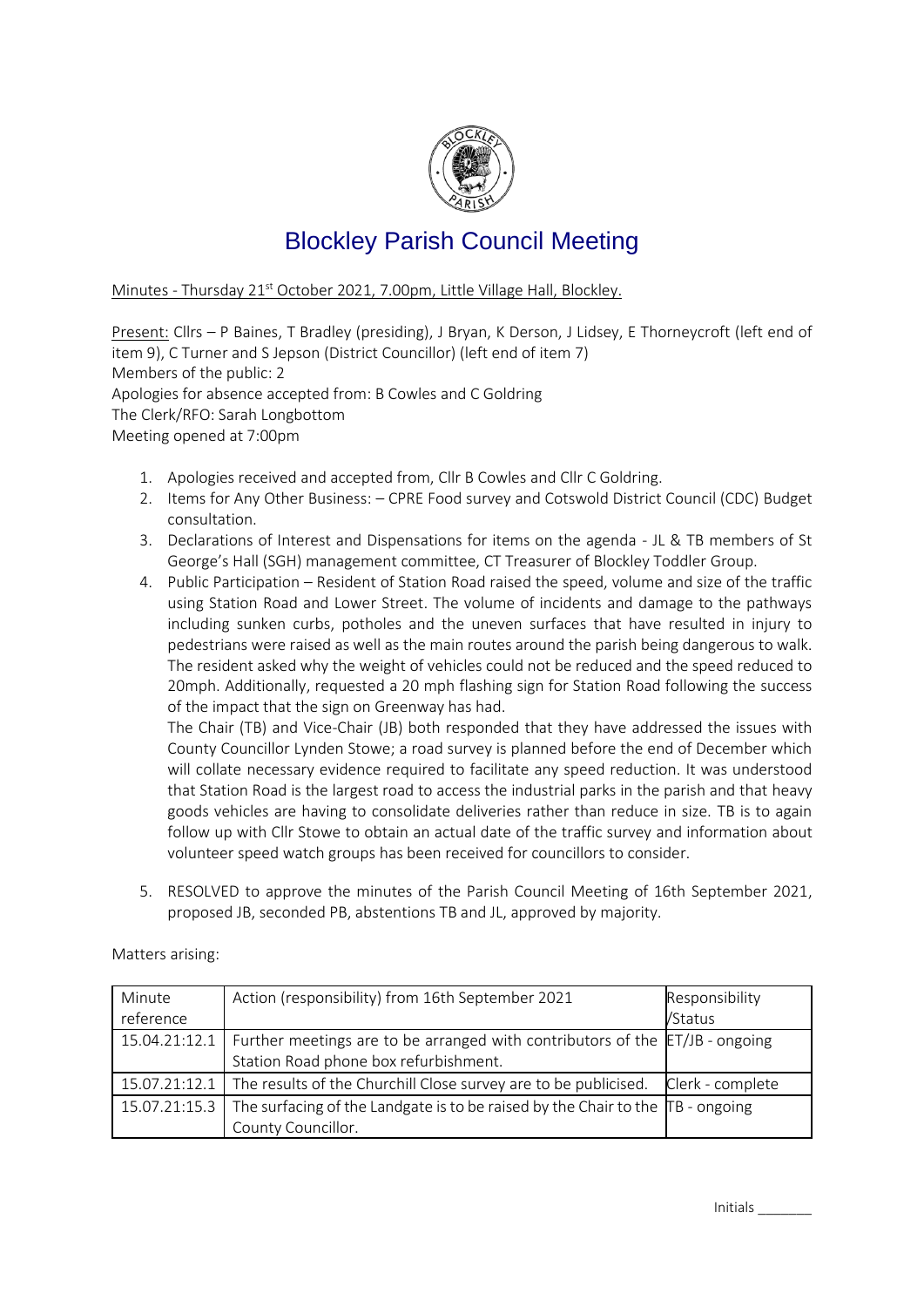| 16.09.21:8.1  | A 6-month review of Budget v Forecast is to be scheduled for Clerk/BC - complete<br>October. Councillors are to raise expenditure considerations<br>for the remaining half of the year.                      |                        |
|---------------|--------------------------------------------------------------------------------------------------------------------------------------------------------------------------------------------------------------|------------------------|
| 16.09.21:11.1 | The report of the Churchill Close public consultation is to be Clerk - complete<br>publicised on the parish council website with dates for the<br>Churchill Close and Springfield tender process.            |                        |
| 16.09.21:11.2 | Promotion boards of the new play area installations at Aston Clerk - complete<br>Magna and Paxford are to be displayed.                                                                                      |                        |
| 16.09.21:12.1 | Cost implications of additional volunteer email address and $Clerk -$<br>alternative<br>software<br>of Action<br>Network<br>resolve litem 9<br>to<br>accountability are to be researched.                    | complete,              |
| 16.09.21:13.1 | Obtain costs for new defibrillator outer casing as the old is $Clerk -$<br>rusting.                                                                                                                          | complete,<br>item 13.4 |
| 16.09.21:13.2 | A meeting with Rev Delap is to be scheduled to discuss the $ B/C $ erk - complete<br>format for 2021 Remembrance services.                                                                                   |                        |
| 16.09.21:13.3 | Quotations of a full assessment including priorities and critical $\vert$ Clerk $-$ complete,<br>timings of the surrounding wall around Churchill Close are to item 13.3<br>be obtained.                     |                        |
| 16.09.21:13.4 | Further discussions are to be held with the Toddler Group to $\text{Clerk}$ – complete,<br>understand specific needs of first aid training.                                                                  | item 13.5              |
| 16.09.21:14.1 | Training with Cloudy IT to be scheduled.                                                                                                                                                                     | Clerk - complete       |
| 16.09.21:14.2 | Councillors are to schedule a separate meeting with the SGH $\mu$ B - complete<br>management committee to finalise governance commitments<br>and responsibilities.                                           |                        |
| 16.09.21:14.5 | Council is to raise outstanding matters with County Councillor $\mu$ B - complete<br>Lynden Stowe requesting a face-to-face meeting if Cllr Stowe<br>is unable to attend the October parish council meeting. |                        |

- 6. County and District Councillors' updates County Councillor Lynden Stowe absent, District Councillor Sue Jepson reported the following:
- Encouraged councillors to submit responses to the CDC budget consultation
- Fosse Cross will be closing from Monday 8th November for essential site repairs
- The local MP is exploring the benefits of the local area becoming a national park, it will allow for heritage to be protected whilst enabling modernisation, it will be a 10-year process if it proceeds
- CDC are experiencing planning delays due to staffing issues, there are public complaints
- Concerns are being reviewed that small houses are undergoing large extension projects which increases the price of local housing pricing some residents out of the market
- There is a review of second homes and holiday lets being subject to business rates rather than household rates
- The '20 is plenty' campaign is being considered by CDC but Cllr Jepson suspects that the cost involved will prohibit roll out
- Flooding Forum is being held at Moreton in Marsh 22<sup>nd</sup> October
- There are 81 objections to planning application 21/03359/FUL. Cllr Jepson has spoken to the planning officer Martin Parks who will receive comments up until the determination date of 30th November, Mr Perks believes that the development is 'highly unlikely' due to the lack of demand and other commercial space being available at Northwick, Draycott and Northcot business parks

Initials \_\_\_\_\_\_\_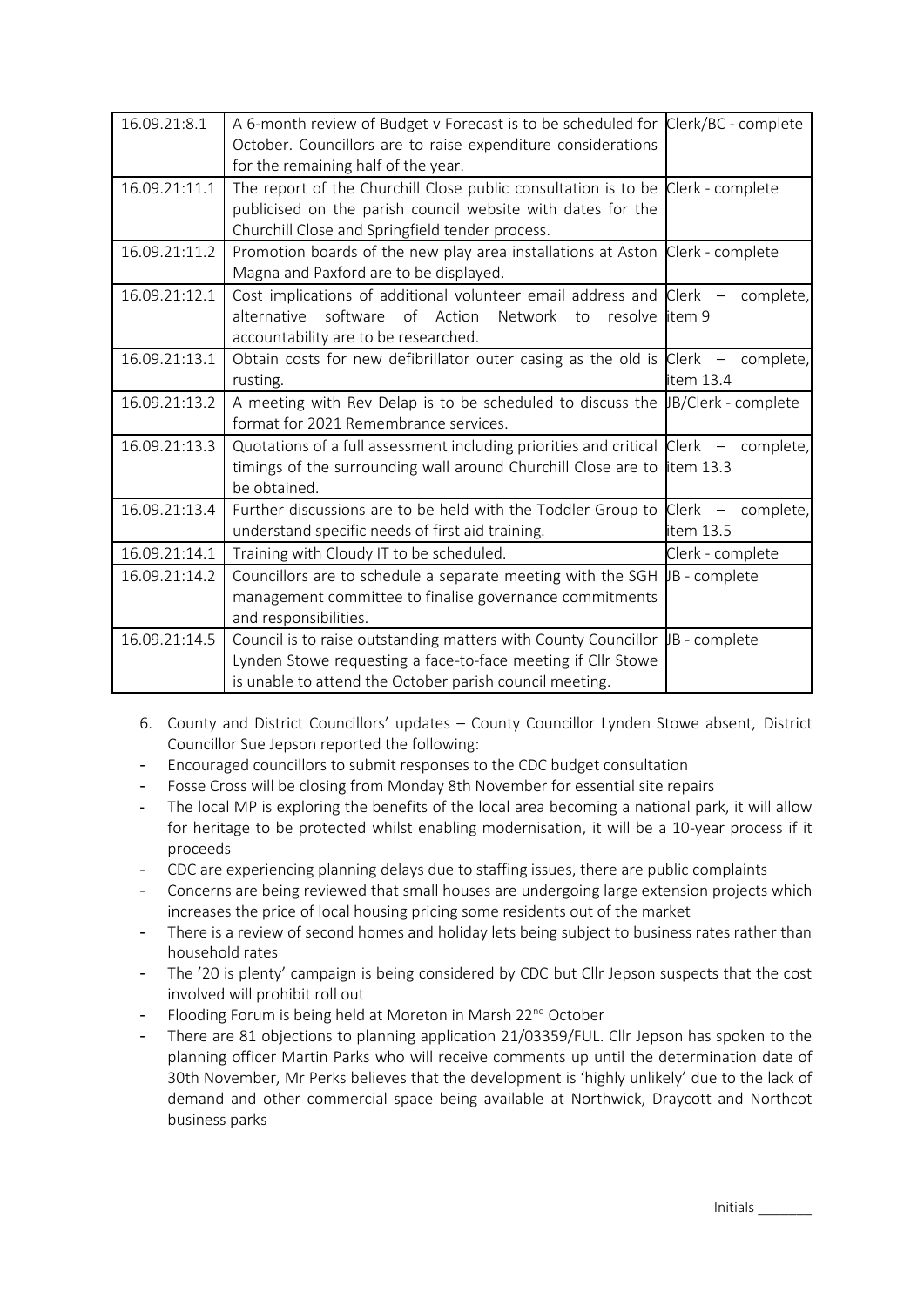- 7. Planning:
- 1. BC and ET are to remain the lead planning councillors
- 2. Review of current planning applications: 21/03359/FUL: Feedback to CDC about lack of notices for the application and possible key date changes is to be made. Councillors are to collate a collective response referencing impact to highway, bats and the wider environment *(ACTION: 21.10.21:7.2)*

21/03740/FUL: CDC Policy to decide.

- 8. Finance:
- 1. Finance Report for 11th September 2021 15th October 2021 detailing all accounts held by the council and 6 month budget review was circulated ahead of the meeting. A list of winter works is to be collated by the Clerk and Maintenance Officer for consideration by council in November *(ACTION: 21.10.21:8.1).*
- 2. RESOLVED to approve expenditure from 11th September 2021 15th October 2021, proposed JB, seconded PB, unanimous.
- 9. Environmental Sustainability update by Cllr Turner:
- The capabilities of the Microsoft 365 applications will provide a solution to the litter pick tracking and co-ordination
- There have been 56 responses to the Climate and Ecological Action Plan consultation, the feedback has resulted in some rephrasing. Cost implications to the proposed actions was discussed, the few areas that it will impact need to be factored in at point of purchase.
- 1. RESOLVED to approve BPC's environmentally sustainable climate and ecological action plan, proposed CT, seconded PB, unanimous.
- 2. RESOLVED to approve Electric Vehicle Charge Point public consultation, proposed CT, seconded PB, unanimous.

10. Recreation update by working group:

The working group met the previous day to evaluate the two tenders that were submitted. Whilst it was felt that both fell short in delivering the entire brief, Greenfields Ltd were the preferred bidder. KD is to lead on working with the successful contractor to address the weaker aspects of the proposal, oversee installation and be the lead contact for the supplier. Tender evaluation scores and comments are to be fed back to both bidders.

1. RESOLVED to appoint Greenfields Ltd to supply and install new play equipment at Churchill Close and Springfield play areas, proposed CT, seconded PB, objection TB, approved by majority.

## 11. Youth:

- 1. RESOLVED to appoint KD as lead Youth councillor, proposed TB, seconded PB, unanimous.
- 2. DEFFERRED to review the Children and Young People Strategy action plan. Following KD's appointment, the item will be added to the November agenda.
- 3. Review the Youth Club: A report from Inspire to Aspire was circulated ahead of the meeting with attendance figures and financial breakdown. A Christmas activity is to be considered by council at the November meeting.

12. St George's Hall update: - Cllr T Bradley reported the following:

- A new committee member has joined representing BadCo
- A new caretaker is in place, DBS application in process
- The car park by Jubilee Hall has been resurfaced
- A deep clean was conducted in August before the school returned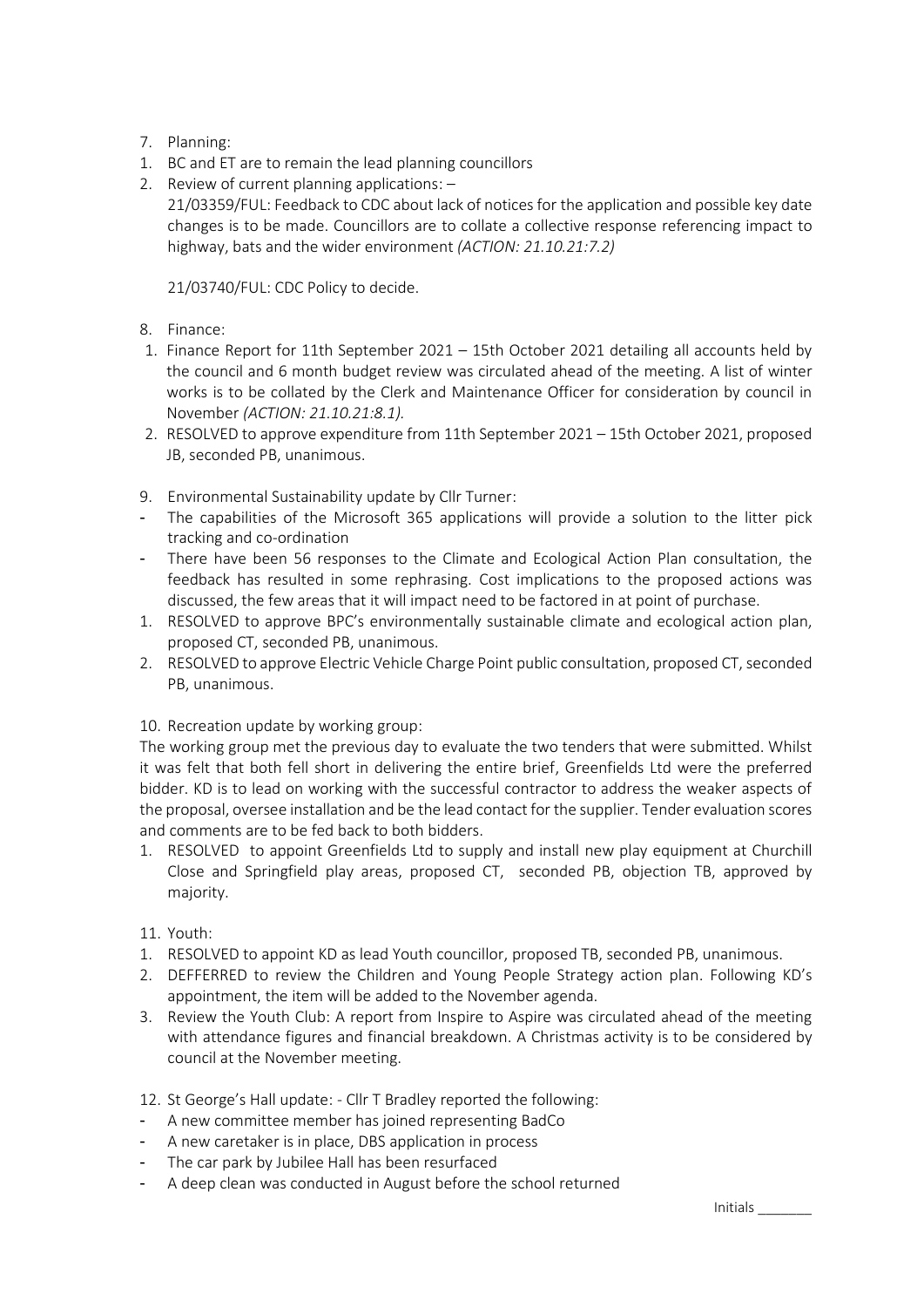- Regular bookings have returned and ad hoc bookings are taking place
- There is a relationship with the Church for parking for large events
- A meeting has occurred with the new Interim Headteacher and Chair of Governors; redecoration of the whole hall is planned for the Easter break, resurfacing of the gravel path is being reviewed and drainage grates to prevent flooding into the school playground
- The 2020/21 accounts are with an independent accountant in preparation of being submitted to the charity commission ahead of the January deadline

Following discussion, councillors are to attend the November SGH management committee meeting to discuss the governance and Trustee responsibility. *(ACTION: 21.10.21:12.1)*

- 13. Community
- 1. RESOLVED to purchase two poppy wreaths and 20 wooden crosses for Remembrance Sunday at a cost of £95.75, proposed JB, seconded TB, unanimous.
- 2. RESOLVED to purchase a parish-wide tree survey by Stockwell-Davies at a cost of £1,121, proposed JB, seconded JL, unanimous.
- 3. DEFFERED to consider the Churchill Close stone wall assessment. The wall has been assessed and whilst nothing is regarded as urgent there is perishing but availability of stone is limited. The wall is to be reviewed by council in the spring.
- 4. RESOLVED to purchase a new locked Defibsafe2 cabinet for the Blockley defibrillator at a cost of £525, proposed JB, seconded TB, unanimous. CDC grant opportunities are to be applied for prior to purchase *(ACTION: 21.10.21:13.4)*
- 5. RESOLVED to arrange a first aid session specific to children for parents/carers who attend Blockley Toddler Group, the session is at no cost supplied by Cotswold First Aid, proposed CT, seconded JL, unanimous.
- 6. RESOLVED to run health and well-being classes for over 60's with Krys Cave Fitness, at a total cost including hall hire for seven session of £322, proposed CT, seconded TB, unanimous.

## 14. Parish communications and engagements – Cllr Bryan

Following September's meeting the month's agenda was circulated to local community groups, to promote awareness of agenda motions and improve engagement.

15. Clerk's update and correspondence log:

- Paxford memorial railings are due be installed ahead of Remembrance Sunday
- A meeting with Rev'd Delap for the Remembrance Service has taken place, original service sheets from 2019 are to be used. St George's Terrace is not to be closed to cars; members of the public are to gather on Churchill Close
- Cotswold First Aid who are able to provide two CPR and Defib sessions to up to 12 delegates free of charge to replace those that were cancelled
- Dogley leaflet advising residents and tourist of dog walks and dog waste bins is to be uploaded onto BPC website
- Councillors are to receive one hour group training session on Microsoft Teams *(ACTION:21.10.21:15.1)*
- CT is to offer to meet Draycott resident regarding the dog waste bin in Draycott *(ACTION:21.10.21:15.2)*
- 16. Any other business
- GRCC Food survey CT is to circulate a council response *(ACTION:21.10.21:16.1)*
- CDC budget consultation councillors to respond individually, the consultation is to be promoted on the BPC Facebook page *(ACTION:21.10.21:16.2)*

Date of Next Meeting: Thursday 18th November 2021, Draycott.